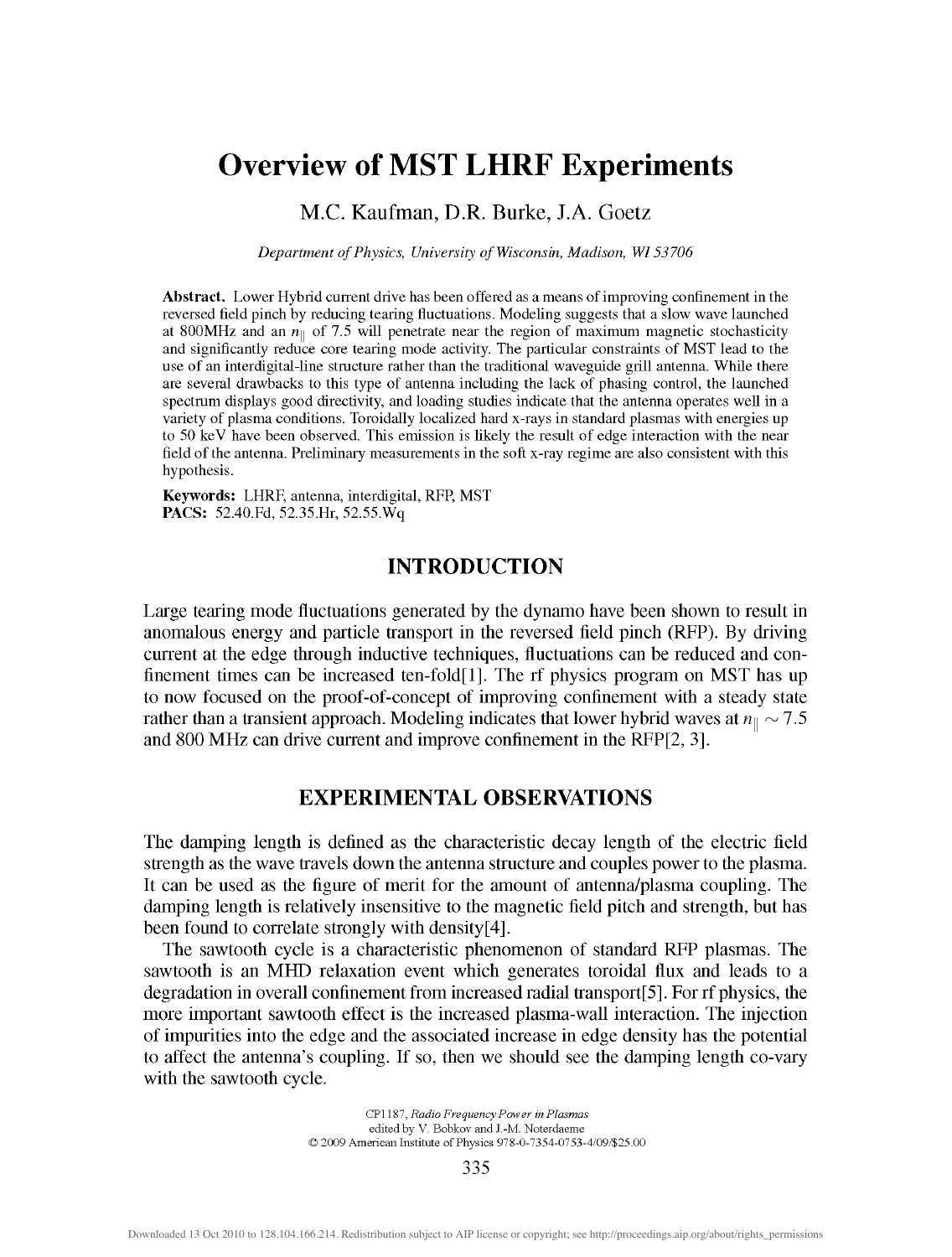

Figure 1. (a) The antenna damping length relative to the sawtooth cycle in 400 kA plasmas for both antenna phasings. (b) The density profile at the midplane for these plasmas. Zero milliseconds corresponds to the sawtooth crash.

Figure la shows the damping length as it varies relative to the sawtooth crash for a large ensemble of 400 kA plasmas with nominal line-averaged densities of  $1 \times 10^{13}$  cm<sup>-3</sup>. Figure 1b shows an ensembled density profile through the sawtooth. The sawtooth cycle has a significant effect on the loading of the antenna. At the crash the damping length drops by almost a factor of two even as the line-averaged density remains constant. The density showing a peaked profile becomes flattened directly before the crash with the edge density commensurately increasing. The behavior of the damping length is consistent with the vacuum gap between the antenna and plasma decreasing at the crash [6].

Although changing plasma conditions can affect antenna performance, the reverse is not true: at the current rf power levels, no plasma profile modification is expected or observed. On the other hand, at power levels  $> 100$ kW, both soft x-rays (SXR) and hard x-rays (FfXR) are found at toroidal views away from the antenna. A radial detector array 60 $\degree$  toroidally away from the antenna shows fairly flat profile out to r/a of  $\sim$  0.8 which is the expected absorption region.

Two sets of observations dispute the hypothesis that the HXR flux we see is a verification of lower hybrid waves being absorbed. The first is shown in Figure 2. A set of HXR detectors at the same toroidal location of the antenna shows that the flux from chords intersecting the feed end of the antenna aperture is four orders of magnitude higher than chords off the antenna. In a related experiment the rf power was square-wave modulated in an effort to determine the fast electron decay time and consequently the fast electron diffusion. A representative shot is shown in Figure 3. When rf power turns off, the x-ray flux falls off to zero within about a microsecond, about the resolution of the detector.

The conventional mechanism for producing a high energy bremsstrahlung spectrum is for electrons to become decoupled from the bulk by Landau damping and then accelerated by the Ohmic electric field. With an Ohmic field of  $\sim$  0.5 V/m in standard plasmas, and the Landau resonance at  $\sim$  3keV, an electron achieving the the observed energies  $of > 30 \,\text{keV}$  would have to remain in the plasma for more than half a millisecond. This consideration, given the measured fast electron confinement is  $\sim$  1  $\mu$ s and the localized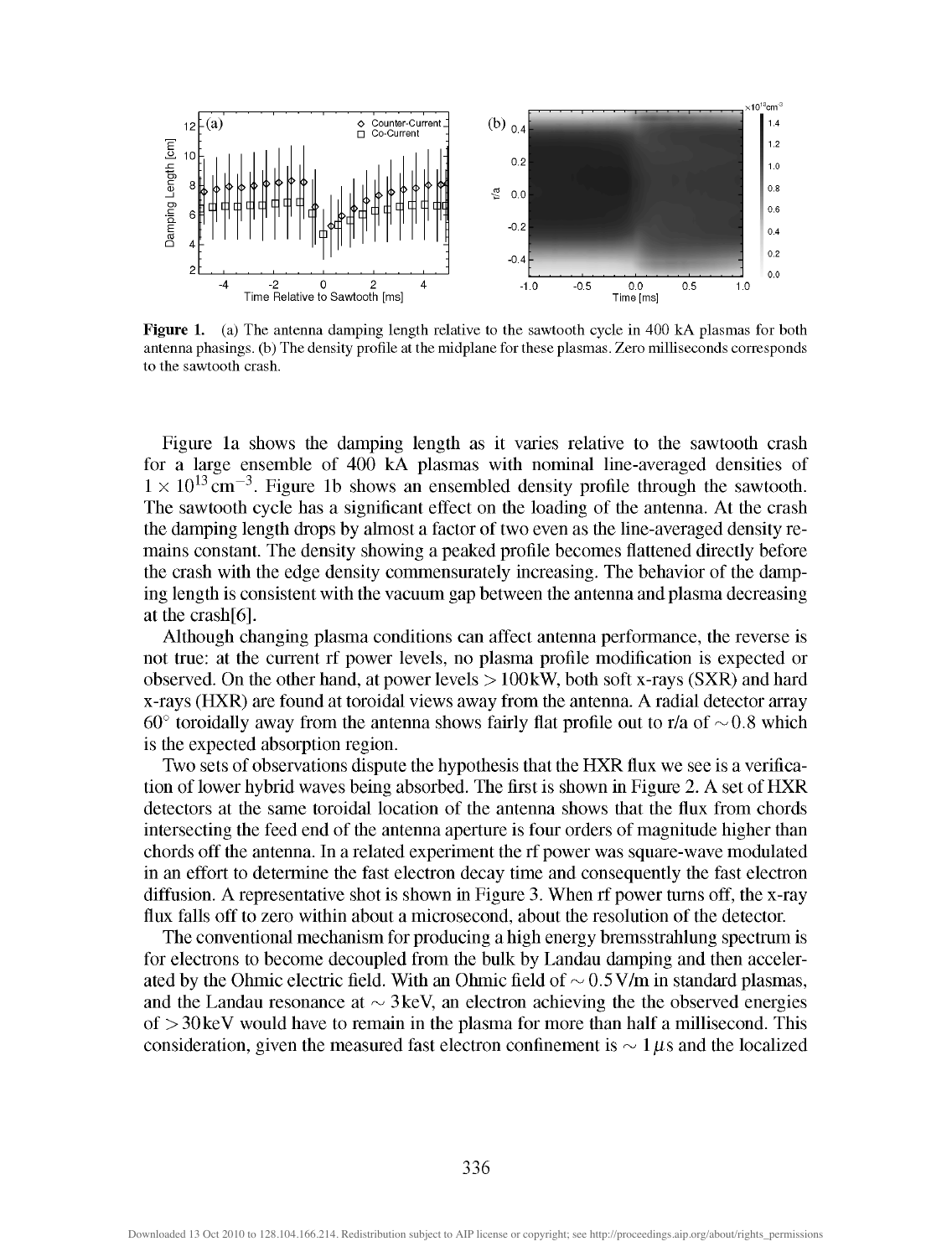



the face of the antenna with  $85 \text{kW}$  of input power. the HXR response.

**Figure 2.** Radial profile of HXR flux looking at **Figure 3.** The rf power modulated at 500 Hz and

peaking indicates an alternate mechanism for fast electron production must be involved.

Previous work with grill antennas<sup>[7]</sup> has hypothesized that bulk electrons in the diffuse edge will Landau damp on the higher- $n_{\parallel}$  components of the fields directly in front of the antenna. These models, however, produce fast electrons that have energies well below those seen on the MST antenna, despite slightly higher field strengths. The MST antenna's principal spectral lobe is  $n_{\parallel} \simeq 7$  rather than 2–4 on current LHCD grill antennas, so more power can be easily transferred to the bulk electrons, but a simple ID analytic model reveals that the maximum energy that an electron can achieve for 85 kW of rf power is on the order of 18.5keV, much less than the > 30keV observed.

To further test the hypothesis that antenna near fields are responsible for high energy HXR flux, a three dimensional Monte Carlo code has been developed that uses the antenna vacuum fields as calculated by CST Microwave Studio™. The test electrons are chosen from a 40eV Maxwelhan velocity distribution, and are injected along the 1500 G background guide field. Each particle is followed for one milhon timesteps with a timestep of 2ps. The fields were given a random phase at  $t = 0$  for each particle.

Figure 4 shows the results from a set of runs using the Monte Carlo code. The Monte Carlo reproduces the ID model well with a tail pulled out in the parallel (to the guide field) direction to almost 20keV. Adding a realistic damping length to the model as in Figure 4c reduces the length of the tail as expected since the electron's potential well is not so deep.

The significant feature of the final velocity distribution is that a perpendicular tail forms extending above 40keV, above what is required for the observed HXR flux. Adding damping reduces the strength of the tail somewhat, but still provides enough high energy electrons for the observed bremsstrahlung spectrum. This result is interpreted as the gyro-orbit interacting with gradients of the antenna's perpendicular electric field components. Increasing the guide field strength reduces the fraction of particles in the high energy tail, presumably because the smaller Larmor radius reduces the effective force — via the field gradient — averaged over a gyro-orbit. As such, the result requires at least a 2D model for gyromotion and a field model that accounts for the aperture function of a finite antenna.